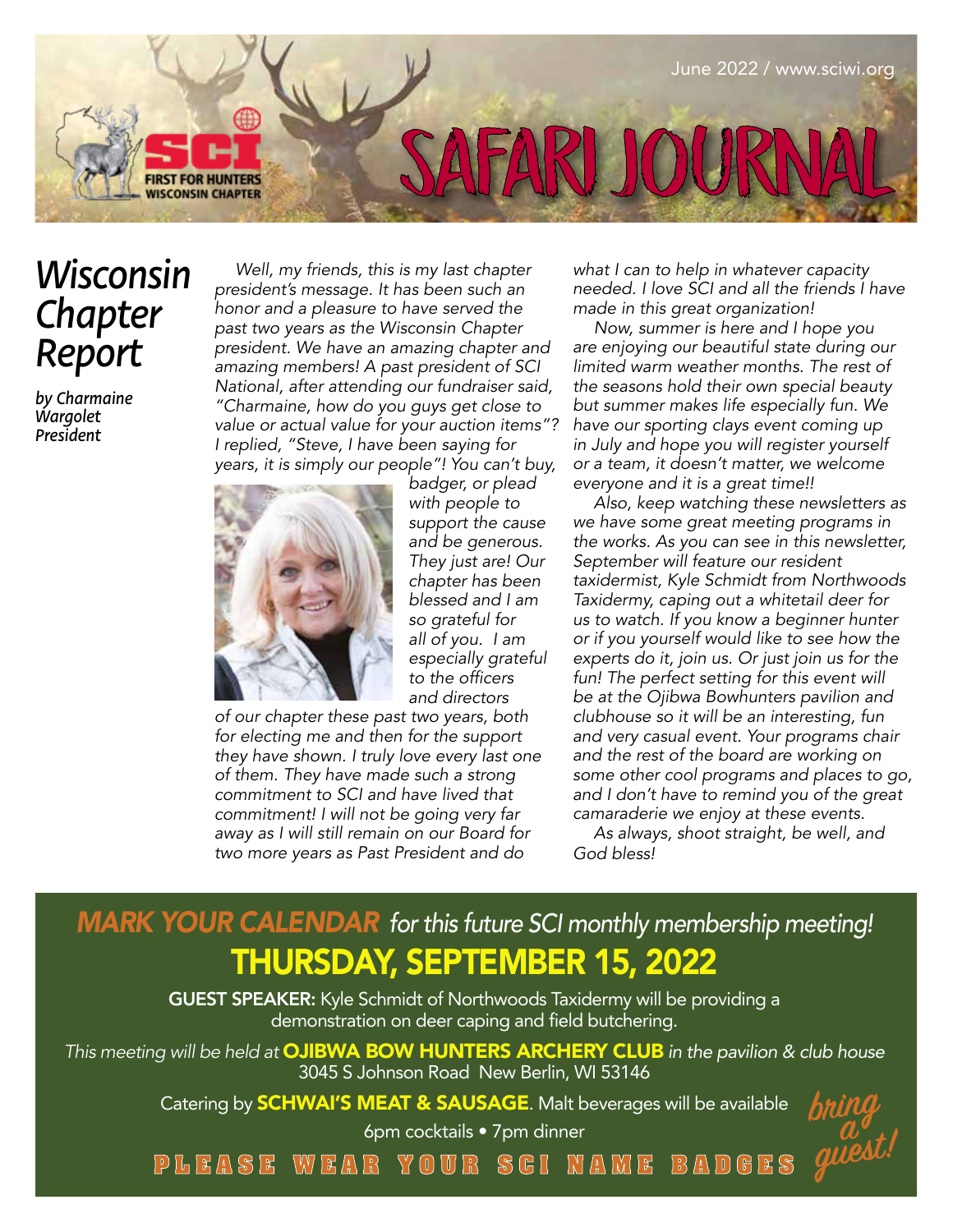## SATURDAY, JULY 23rd, 2022 33RD ANNUAL PORTING CLAYS OUTING  $-$ *Co Support Hunters' Rights* -

## WERN VALLEY SPORTSMENS CLUB

S36W29657 Wern Way, Waukesha, WI 53189 • www.wernvalley.com • 262.968.2400

#### **SCHEDULE OF EVENTS**

Check-In Opens at 9 am Open Shooting 9 am to 1 pm Lunch served at 11:30 am Flurry & 5 Stand 11 am to 1 pm Last Squad at noon Raffles / Awards at 1:30 pm

## MAIN EVENT

Includes Lunch & an SCI Event T-shirt MUST PRE-REGISTER BY **JULY 11TH** TO RECEIVE SHIRT & LUNCH

**WISCONSIN CHAPTER** 

- \$70 **ADULT** 50 Rounds Sporting Clays (MAIN EVENT)
- \$40 **YOUTH** 50 Rounds Sporting Clays (17 & under)
- \$40 50 Targets Only (no shirt or lunch)
- \$20 Food Only
- \$35 Re-Entry 50 Rounds Sporting Clays OR 5 Stand (No awards presented for re-entry rounds)

#### **Walk-Ins Welcome!**

*All Events Open to the Public!* 

## RAFFLE PRIZES

Gun Raffles, Cooler of Booze & Much More!

### SPONSORSHIP OPPORTUNITIES **Gold Sponsor - \$500 Silver Sponsor - \$250 Station Sponsor - \$150**

For more information, visit **www.sciwi.org** Or contact Fred Spiewak at 414.350.7025



Like us on<br>Facebook @ SCIWisconsin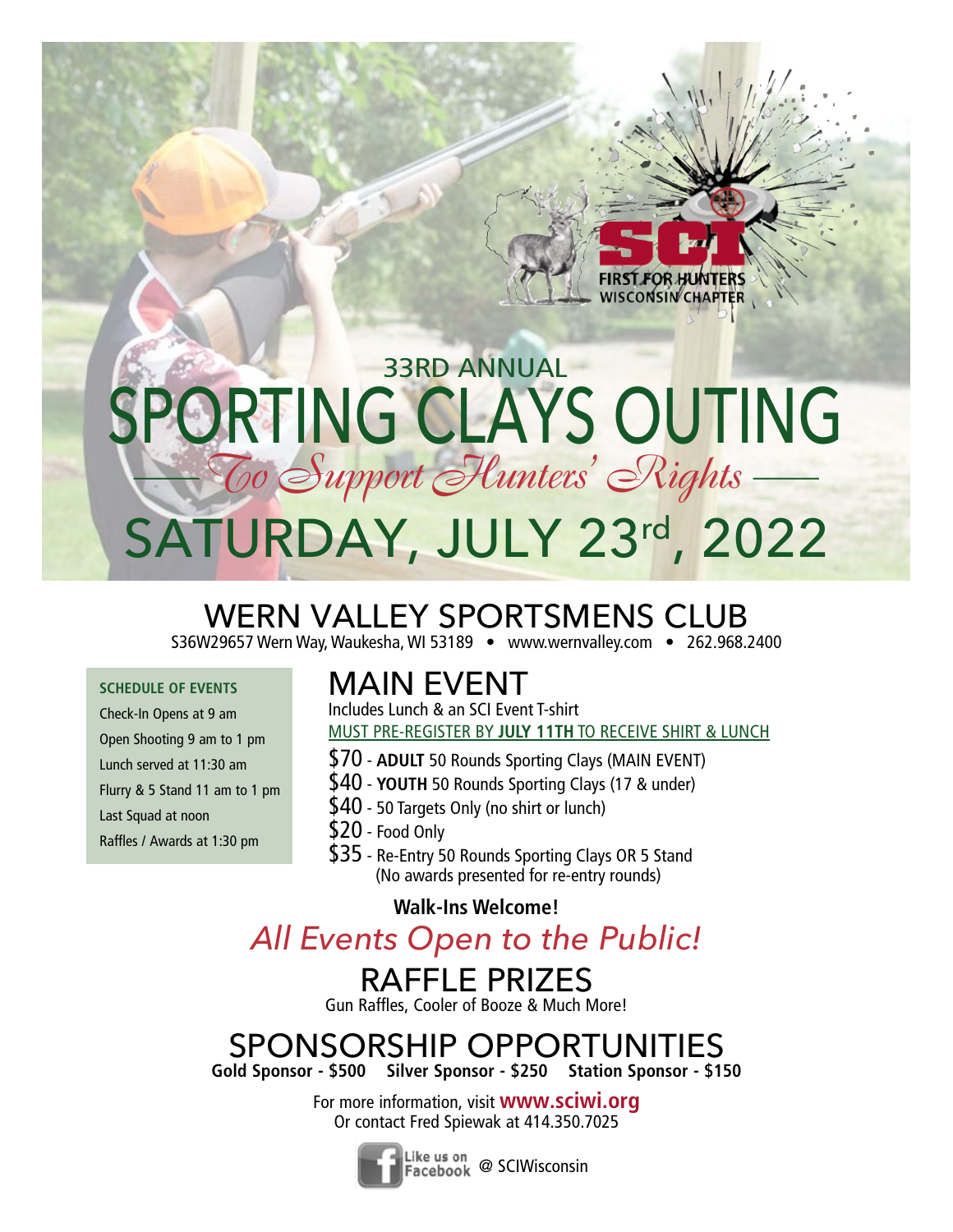## SCI WISCONSIN CHAPTER 33RD ANNUAL SPORTING CLAYS OUTING *----- To Support Hunters' Rights -----*

## SPONSORSHIP OPPORTUNITIES

#### $\Box$  Gold Sponsor - \$500

- (4) Person event entry including lunch
- Your company recognized in social media posts (facebook), listed on event t-shirt and listed on the SCI Wisconsin website
- Your Company Logo receives highest level visibility on signage at the event

#### $\Box$  Silver Sponsor - \$250

- (2) Person event entry including lunch
- Your company recognized in social media posts (facebook), listed on event t-shirt and listed on the SCI Wisconsin website
- Your Company Logo represented on one of the shooting stations

#### $\Box$  Station Sponsor - \$150

- (1) Person event entry including lunch
- Your company recognized in social media posts (facebook), listed on event t-shirt and listed on the SCI Wisconsin website
- Your Company Logo represented on one of the shooting stations

| COMPANY NAME (as you would like it to appear)                                                                                  |  |                             |              |                                                           |  |            |  |
|--------------------------------------------------------------------------------------------------------------------------------|--|-----------------------------|--------------|-----------------------------------------------------------|--|------------|--|
|                                                                                                                                |  |                             |              |                                                           |  |            |  |
|                                                                                                                                |  |                             |              |                                                           |  |            |  |
|                                                                                                                                |  |                             |              |                                                           |  |            |  |
|                                                                                                                                |  |                             |              |                                                           |  |            |  |
|                                                                                                                                |  |                             |              |                                                           |  |            |  |
|                                                                                                                                |  |                             |              | $\Box$ Visa $\Box$ Mastercard $\Box$ AmEx $\Box$ Discover |  |            |  |
| <b>MAIN EVENT REGISTRATION</b> (Youth is 17 & Under)<br>Includes lunch & a t-shirt. Must pre-register to receive shirt & lunch |  |                             |              |                                                           |  |            |  |
| □ Main Event Sporting Clays: $$70.00 \times$ _____ = \$ _______                                                                |  |                             |              |                                                           |  |            |  |
| $\Box$ Youth Main Sporting Clays:                                                                                              |  | $$40.00 \times \_ = $$      |              |                                                           |  |            |  |
| $\Box$ 50 Targets Only:                                                                                                        |  | $$40.00 \times = $$         |              |                                                           |  |            |  |
| $\Box$ Food Only:                                                                                                              |  | \$20.00 x _____ = \$ ______ |              |                                                           |  |            |  |
| $\Box$ Re-Entry                                                                                                                |  | $$35.00 \text{ x} = $$      | Total Due \$ |                                                           |  |            |  |
| PLEASE INCLUDE EMAIL ADDRESSES FOR EACH SHOOTER SO THEY CAN BE REMINDED OF THE EVENT AND TIME:                                 |  |                             |              |                                                           |  |            |  |
|                                                                                                                                |  |                             |              |                                                           |  | shirt size |  |
|                                                                                                                                |  |                             |              |                                                           |  | shirt size |  |
|                                                                                                                                |  |                             |              |                                                           |  | shirt size |  |
|                                                                                                                                |  |                             |              |                                                           |  | shirt size |  |
|                                                                                                                                |  |                             |              |                                                           |  | shirt size |  |
|                                                                                                                                |  |                             |              |                                                           |  | shirt size |  |
|                                                                                                                                |  |                             |              |                                                           |  | shirt size |  |
|                                                                                                                                |  |                             |              |                                                           |  | shirt size |  |
|                                                                                                                                |  |                             |              |                                                           |  | shirt size |  |
| name                                                                                                                           |  | email                       |              |                                                           |  | shirt size |  |

Make your check payable to SCI-WI Chapter, Inc. and mail with this form to:

SCI Wisconsin c / o Sarah Ingle S50W30834 Old Village Road, Mukwonago, WI 53149 Phone: (262) 437-0097 • Email: office@sciwi.org